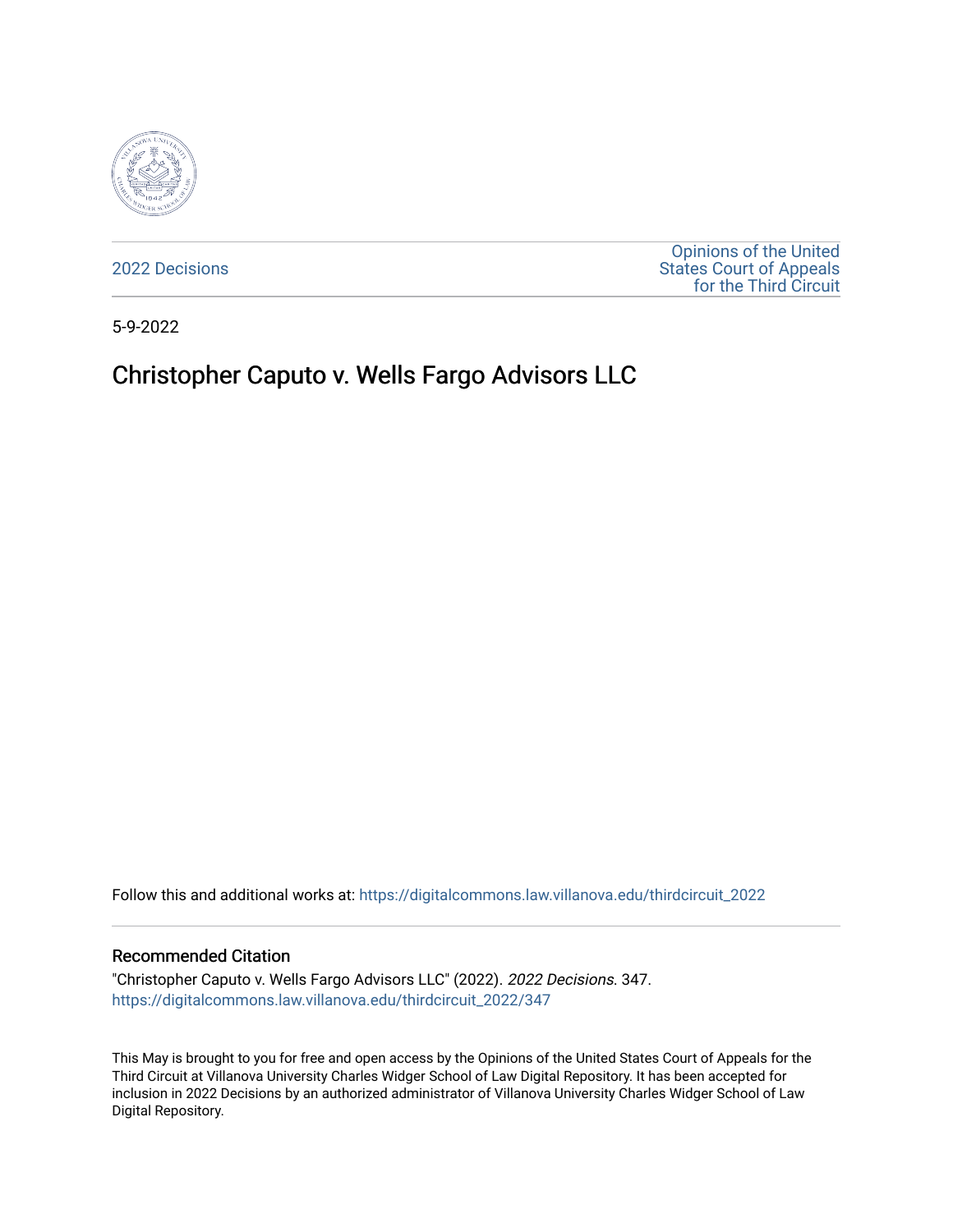#### **NOT PRECEDENTIAL**

### UNITED STATES COURT OF APPEALS FOR THE THIRD CIRCUIT

No. 20-3059

 $\mathcal{L}_\text{max}$ 

#### CHRISTOPHER N. CAPUTO,

Appellant

v.

#### WELLS FARGO ADVISORS, LLC

On Appeal from the United States District Court for the District of New Jersey (D.C. No. 3:19-cv-17204) Honorable Freda L. Wolfson, Chief District Judge

Argued: November 17, 2021

Before: CHAGARES, *Chief Judge*, BIBAS and FUENTES, *Circuit Judges*

(Opinion filed: May 9, 2022)

Timothy W. Bergin [ARGUED] Potomac Law Group 1300 Pennsylvania Ave., N.W. Suite 700 Washington, D.C. 20004

Mark A. Kriegel 1479 Pennington Road Ewing, NJ 08618 *Counsel for Appellant*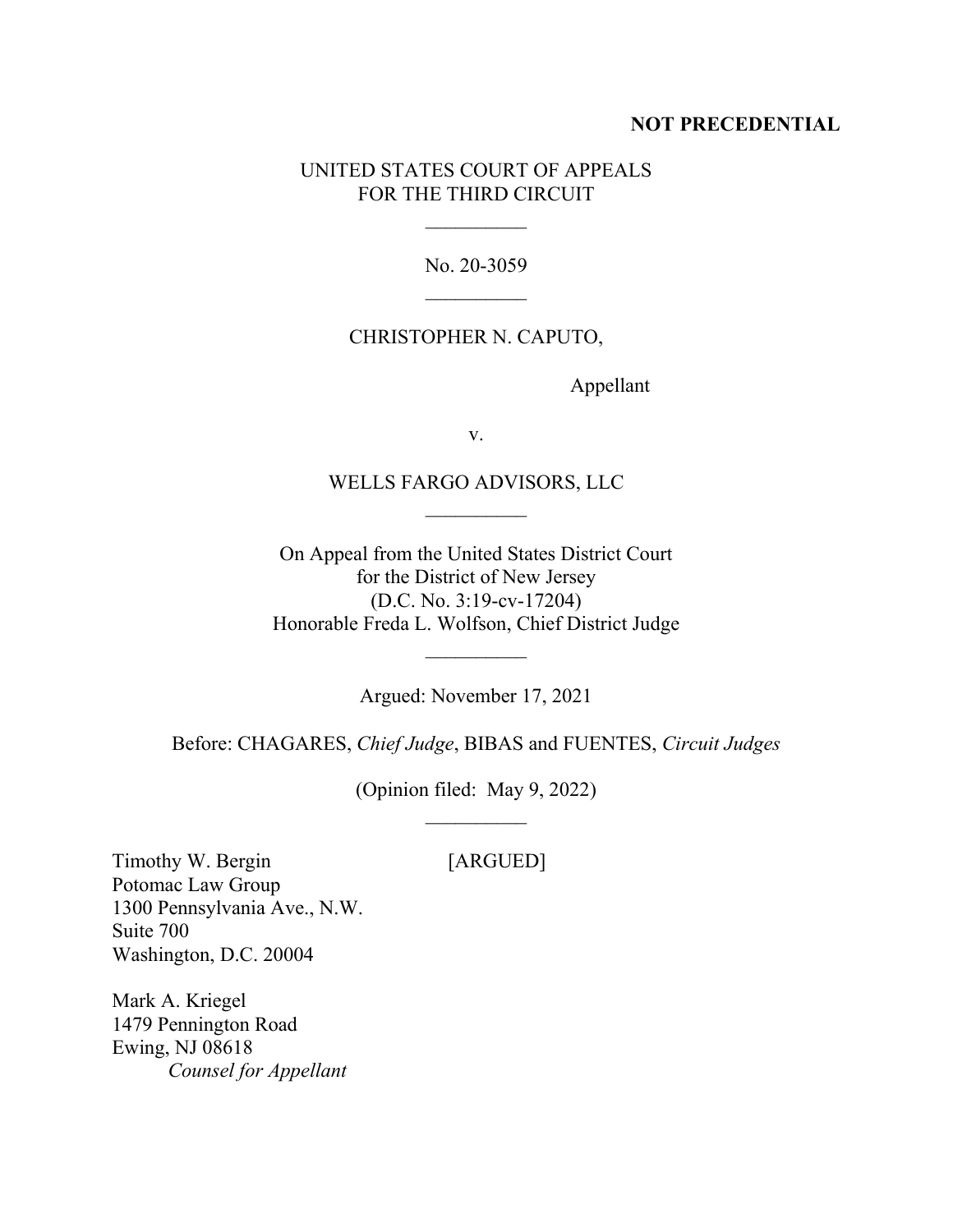Megan M. Christensen Yio Kyung Lee Jonathan A. Scobie [ARGUED] Stevens & Lee Princeton Pike Corporate Center 100 Lenox Drive Suite 200 Lawrenceville, NJ 08648 *Counsel for Appellee*

## OPINION\*  $\frac{1}{2}$

FUENTES, *Circuit Judge*.

Petitioner-Appellant Christopher N. Caputo appeals the District Court's order denying his motion to vacate an arbitration award issued in favor of Respondent-Appellee Wells Fargo Advisors, LLC ("Wells Fargo") and granting Wells Fargo's cross-motion to confirm the award. Caputo argues that the award should be vacated because it violates public policy and is in manifest disregard of law. He also argues that it should be vacated because the arbitration panel exceeded its authority and excluded certain evidence. For the following reasons, we will affirm the District Court's order.

I.

Wells Fargo hired Caputo as a financial advisor in February 2011. Under the terms of his employment offer, Caputo became eligible for certain bonuses and awards upon meeting particular performance-based benchmarks. Specifically, Caputo qualified to receive a Transitional Bonus of \$1,202,294, paid in monthly installments of \$12,833

<sup>\*</sup> This disposition is not an opinion of the full Court and under I.O.P. 5.7 does not constitute binding precedent.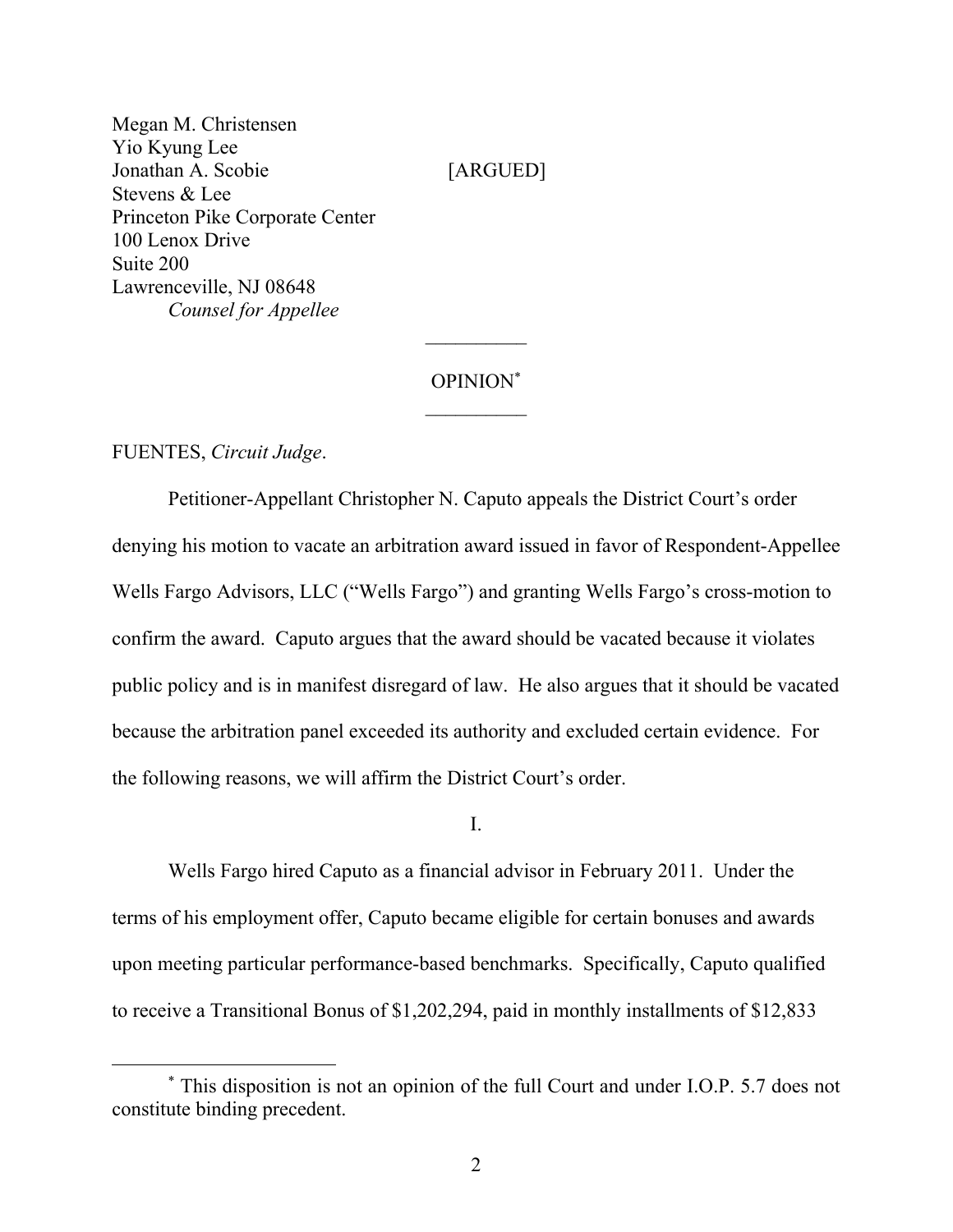from 2011 to 2021. He also qualified to receive three separate Production Bonuses of \$240,459, as well as a Best Practice Award of \$240,459, which were to be paid in monthly installments over approximately ten years.

Caputo could choose to get cash for his bonuses and awards upfront in the form of a loan. So from 2011 to 2014, Wells Fargo and Caputo executed five Promissory Notes, each for a principal sum of each bonus and award amount—one for \$1,202,294 and four for \$240,459—totaling over two million dollars. In other words, rather than waiting to receive the bonuses and awards in monthly installments over ten years, Caputo elected to receive them in an upfront lump sum.

Each of the Promissory Notes set forth a schedule of debt obligations under which Caputo was "unconditionally" obligated to pay Wells Fargo back in full.<sup>1</sup> Critically, Caputo's decision to execute the Promissory Notes did not alter Wells Fargo's payment of the bonuses or awards. Rather, while Wells Fargo employed Caputo, it still paid him his bonuses and awards in monthly installments, which in turn offset Caputo's debt obligations under the Promissory Notes. Most importantly, under the Promissory Notes, if Caputo were ever terminated, Wells Fargo was entitled to "declare the entire unpaid principal balance of [each] Note immediately due and payable."<sup>2</sup>

Wells Fargo terminated Caputo's employment in December 2014 after conducting an internal investigation and determining that he had engaged in inappropriate practices. Wells Fargo found that Caputo had traded certain clients' long-term investments for other

<sup>1</sup> *See, e.g.*, App. 199.

<sup>2</sup> *See, e.g.*, *id.*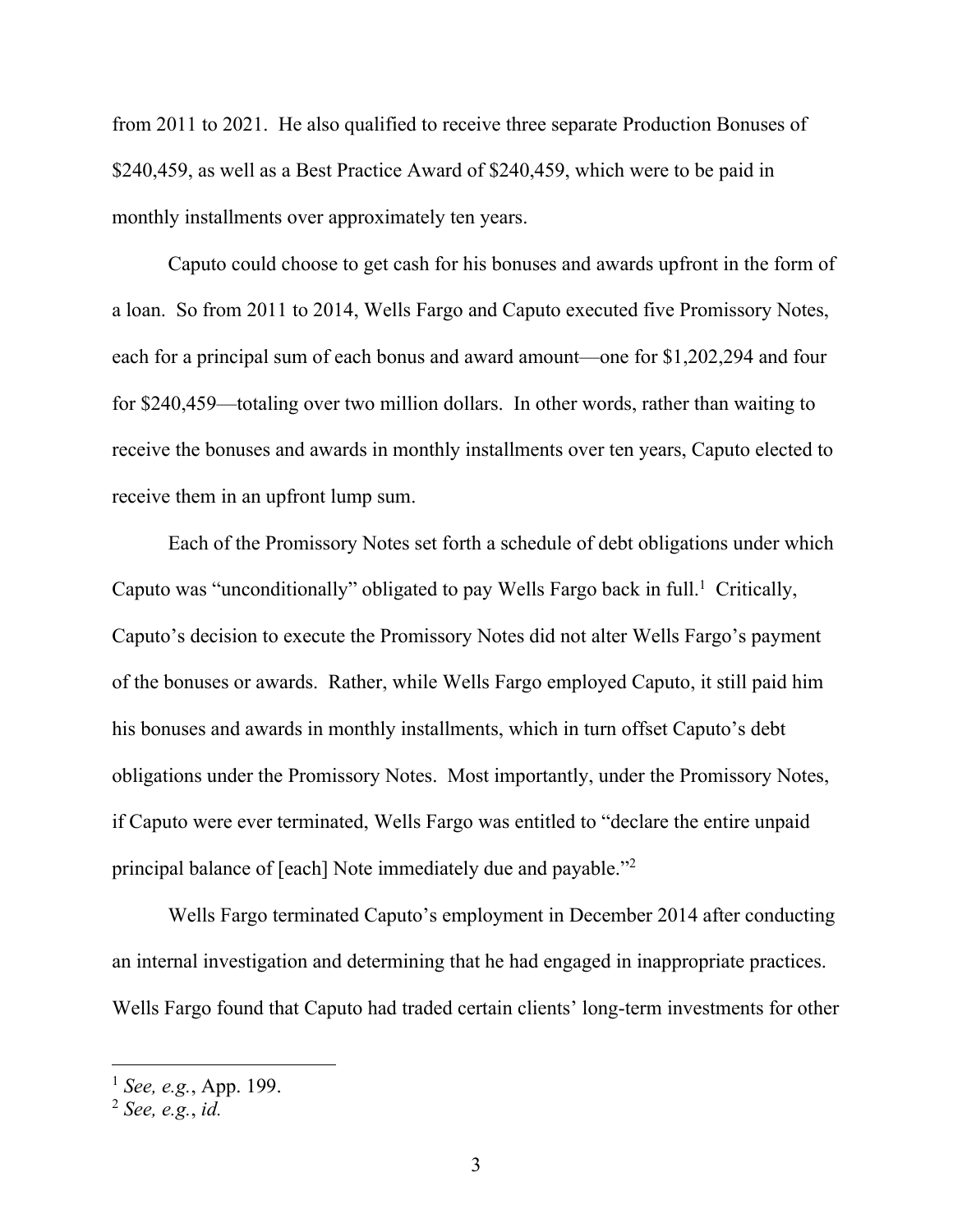long-term investments to the clients' detriment, resulting in multiple violations of company policy. At the time of his termination, Caputo had repaid Wells Fargo around \$300,000 through his monthly bonus and award installments. Wells Fargo sent Caputo a notice of demand for the outstanding amount due under the Promissory Notes (about \$1.7 million) and advised Caputo that it had placed an administrative hold on his Wells Fargo brokerage accounts. When Caputo failed to pay, Wells Fargo commenced a Financial Industry Regulatory Authority ("FINRA") arbitration, asserting claims for breach of contract against Caputo. Caputo asserted multiple counterclaims, including for breach of contract, unconscionability based on fraudulent inducement, unjust enrichment, breach of implied duty of good faith and fair dealing, defamation, fraudulent inducement to accept employment, expungement, and breach of New Jersey employment law.

In July 2019, after multiple days of hearings, the FINRA arbitration panel issued an award in favor of Wells Fargo, concluding that Caputo was liable to Wells Fargo for the entire balance owed under the Promissory Notes. The arbitration panel also denied Caputo's counterclaims in their entirety. Caputo then moved to vacate the arbitration award in the U.S. District Court for the District of New Jersey. Wells Fargo opposed the motion and filed a cross-motion to confirm the award. In May 2020**,** the District Court denied Caputo's motion and granted Wells Fargo's. Caputo then filed a motion for

4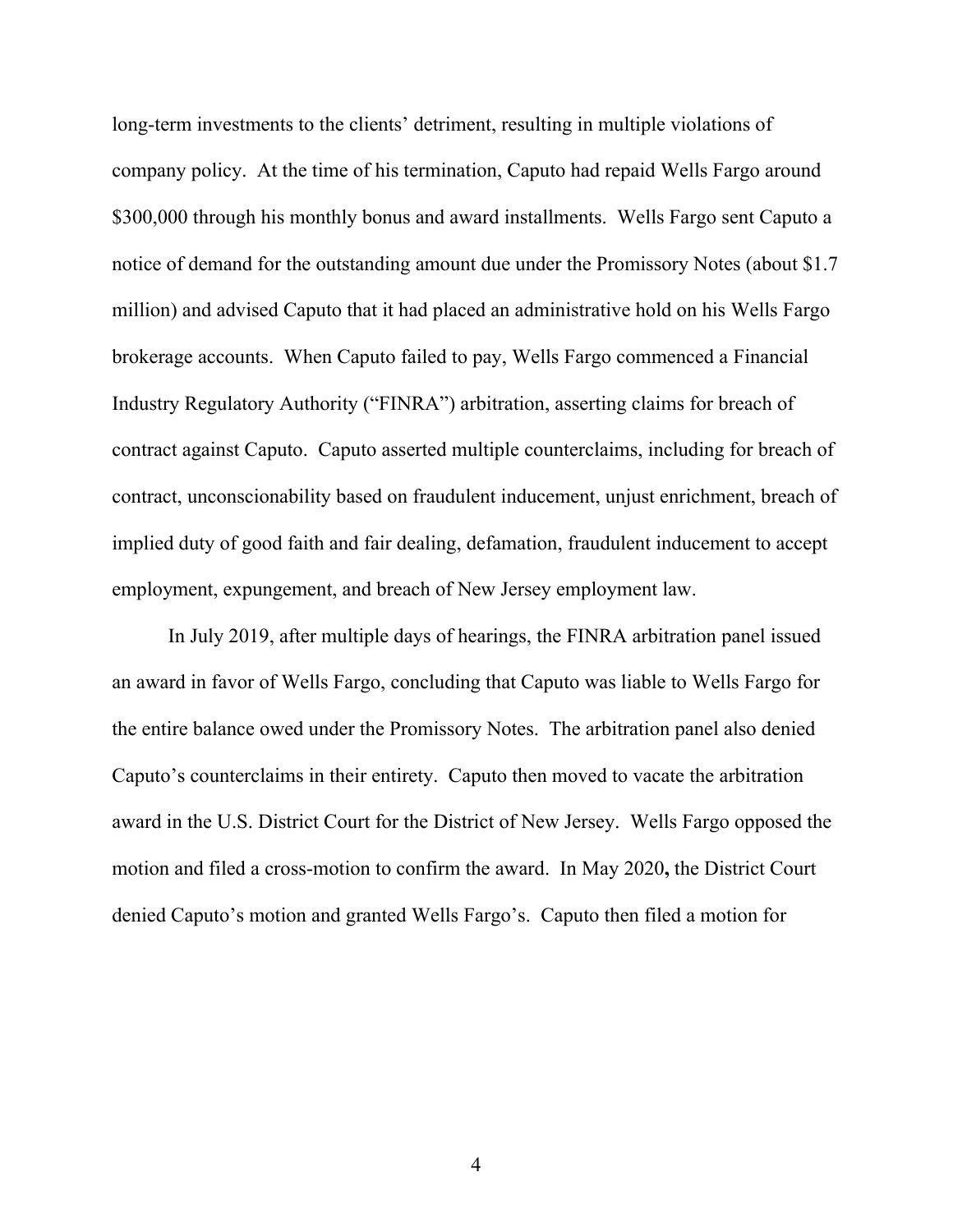reconsideration, which the District Court denied in September 2020. Caputo filed a timely notice of appeal.<sup>3</sup>

# $II.^4$

The District Court had jurisdiction under 9 U.S.C. §§ 9 and 10 and 28 U.S.C.

§ 1332. We have jurisdiction under 28 U.S.C. § 1291 and 9 U.S.C. § 16(a).<sup>5</sup> "When reviewing a district court's denial of a motion to vacate an arbitration award, we review its legal conclusions de novo and its factual findings for clear error."<sup>6</sup> "[T]he correlative grant of a motion to confirm" an arbitration award is also reviewed de novo. 7 Given the

<sup>&</sup>lt;sup>3</sup> Caputo simultaneously moved for a stay of the District Court's judgment before the District Court, which the District Court denied. He then filed the same motion before this Court, which we also denied on October 29, 2020. That same day, Caputo filed for Chapter 7 bankruptcy in the U.S. Bankruptcy Court for the District of New Jersey ("Bankruptcy Court"). The Bankruptcy Court ultimately discharged Caputo's debts, including the approximately \$1.7 million he owed to Wells Fargo under the District Court judgment, and ordered the bankruptcy case closed.

<sup>&</sup>lt;sup>4</sup> Wells Fargo asserts that the instant appeal is moot given that Caputo's debt to Wells Fargo pursuant to the District Court's judgment was discharged in bankruptcy. We disagree. Assuming that Caputo could prevail in this appeal, we could fashion "meaningful relief." *See In re Surrick*, 338 F.3d 224, 230 (3d Cir. 2003) (internal quotation marks omitted). A reversal of the District Court's decision and (eventual) vacatur of the arbitration award could result in Caputo receiving the money from his Wells Fargo brokerage accounts, which were placed on administrative hold after Caputo failed to pay Wells Fargo the amount he owed under the Promissory Notes. Thus, Caputo's appeal is not moot.

<sup>5</sup> *Hamilton Park Health Care Ctr. Ltd. v. 1199 SEIU United Healthcare Workers E.*, 817 F.3d 857, 861 (3d Cir. 2016).

<sup>6</sup> *Whitehead v. Pullman Grp., LLC*, 811 F.3d 116, 119 n.23 (3d Cir. 2016) (citing *Sutter v. Oxford Health Plans LLC*, 675 F.3d 215, 219 (3d Cir. 2012), *aff'd*, 569 U.S. 564 (2013)).

<sup>7</sup> *First Options of Chi., Inc. v. Kaplan*, 514 U.S. 938, 941, 949 (1995).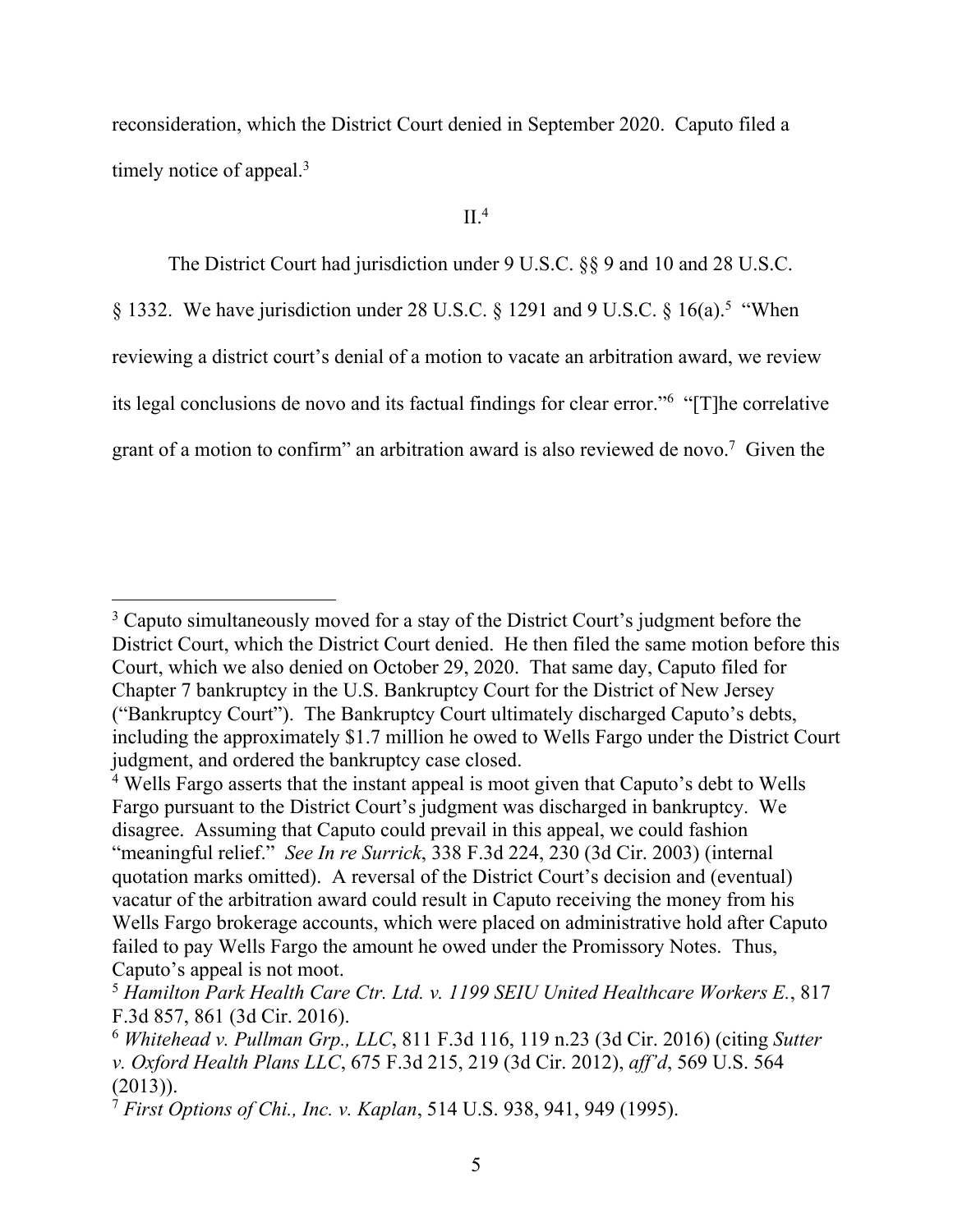"strong federal policy in favor of commercial arbitration, we begin with the presumption that the award is enforceable."<sup>8</sup>

Under the Federal Arbitration Act ("FAA"), four narrow grounds exist for vacating an arbitration award.<sup>9</sup> Even so, "a reviewing court will decline to sustain an award 'only in the rarest case."<sup>10</sup> Caputo challenges the award on two vacatur grounds not enumerated in the FAA: (1) that the arbitration award violated public policy, and (2) that the award was in manifest disregard of  $law<sup>11</sup>$ . He also challenges the award on two of the four grounds enumerated in the FAA: (1) that the arbitration panel exceeded its authority under  $\S 10(a)(4)$ , and (2) that the panel excluded pertinent and material evidence under § 10(a)(3).<sup>12</sup> We address each vacatur ground in turn.<sup>13</sup>

<sup>8</sup> *Sutter*, 675 F.3d at 219 (citing *Moses H. Cone Mem'l Hosp. v. Mercury Constr. Corp.*, 460 U.S. 1, 24–25 (1983)).

 $9 \text{ U.S.C. } \& 10(a)$ .

<sup>10</sup> *Newark Morning Ledger Co. v. Newark Typographical Union Loc. 103*, 797 F.2d 162, 165 (3d Cir. 1986) (internal citation omitted).

 $11$  As the District Court correctly noted, we have recognized these grounds as additional bases for vacatur. *See, e.g.*, *Dluhos v. Strasberg*, 321 F.3d 365, 370 (3d Cir. 2003) (manifest disregard); *Serv. Emps. Int'l Union Loc. 36 v. City Cleaning Co.*, 982 F.2d 89, 92 (3d Cir. 1992) (public policy). That said, we have not yet weighed in on whether these grounds for vacatur survive the Supreme Court's decision in *Hall Street Associates, L.L.C. v. Mattel, Inc.*, 552 U.S. 576 (2008). Like the District Court, we will presume, for the purposes of this appeal, that these grounds "continue to exist as a basis for vacatur after *Hall Street*." App. 10.

<sup>12</sup> *See* 9 U.S.C. § 10(a)(3)–(4).

<sup>&</sup>lt;sup>13</sup> We will address Caputo's arguments regarding manifest disregard of law and  $§ 10(a)(4)$  together, as the basis for both is that the arbitration panel ignored state labor laws.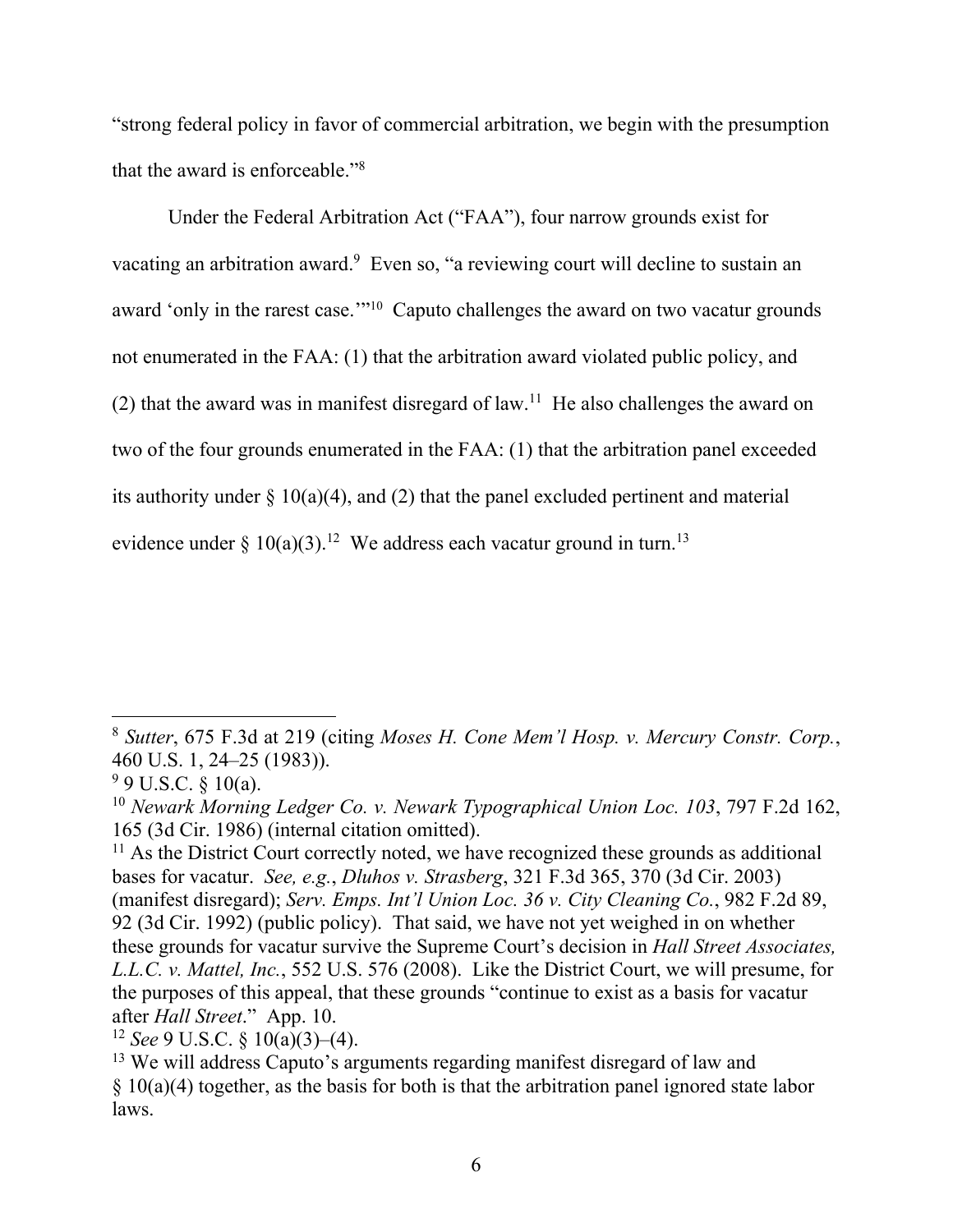III.

A.

First, Caputo argues that the arbitration award should be vacated for violating dominant public policy because (1) it enforced contract provisions prohibited by state labor statutes and designed to evade taxes; and (2) Caputo was discharged without just cause. We disagree.

An arbitration award may be vacated when enforcing it violates explicit public policy.<sup>14</sup> However, "the public policy must be well defined and dominant, and is to be ascertained by reference to the laws and legal precedents and not from general considerations of supposed public interests."<sup>15</sup> We must use "common sense" to determine "whether a public policy exists[,] . . . keeping in mind that a formulation of public policy based only on general considerations of supposed public interests is not the sort that permits [us] to set aside an arbitration award."<sup>16</sup> We have characterized this exception as "slim."<sup>17</sup> Indeed, it "is available only when the arbitration decision and award create an *explicit* conflict with an *explicit* public policy."<sup>18</sup>

Caputo asserts that enforcing the contractual provisions at issue would violate state labor laws, and that "[a]n express statutory override of particular types of

<sup>14</sup> *W.R. Grace & Co. v. Loc. Union 759*, 461 U.S. 757, 766 (1983); *United Paperworkers Int'l Union v. Misco, Inc.*, 484 U.S. 29, 42–43 (1987).

<sup>15</sup> *United Transp. Union Loc. 1589 v. Suburban Transit Corp.*, 51 F.3d 376, 381 (3d Cir. 1995) (internal citation and quotation marks omitted).

<sup>16</sup> *Id.* at 381–82 (internal citation and quotation marks omitted).

<sup>&</sup>lt;sup>17</sup> *Id.* at 382 (internal citation and quotation marks omitted).

<sup>&</sup>lt;sup>18</sup> *Id.* (emphasis added) (internal citation and quotation marks omitted).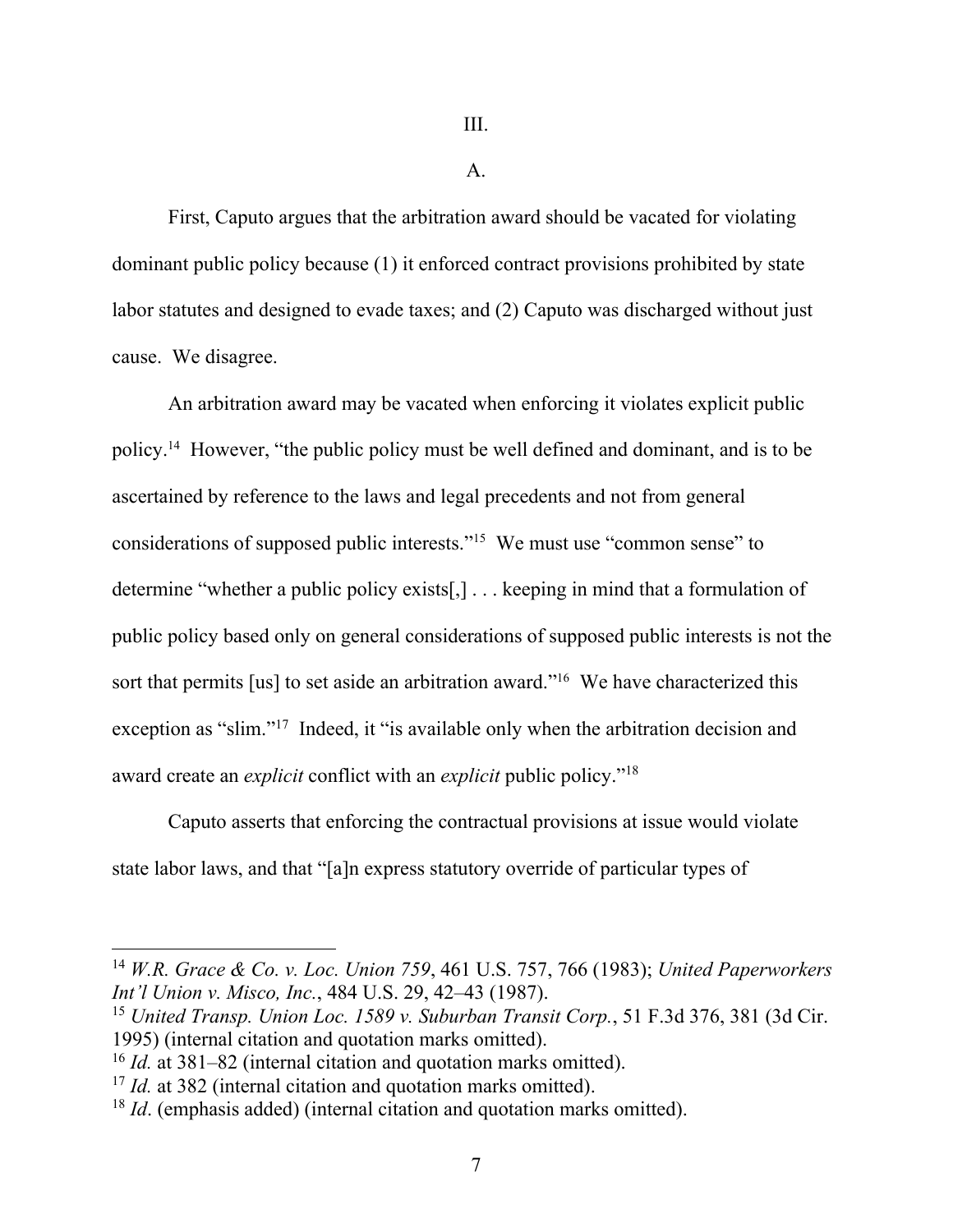contractual provisions  $\dots$  is by definition an expression of dominant public policy."<sup>19</sup> And, he adds, the Promissory Notes run afoul of "law[s] condemning tax evasion," so they are unenforceable for that reason too.<sup>20</sup> The case law that Caputo cites in support of these propositions is inapposite.<sup>21</sup> In fact, these arguments improperly conflate the manifest disregard and public policy doctrines.<sup>22</sup> Even if these laws articulated some public policy, it would not be "well defined [or] dominant."<sup>23</sup> Caputo identifies no other explicit *public policy* that the arbitration award violates.

Caputo also argues that the arbitration award is contrary to public policy because he was terminated without cause. Yet besides "general considerations of supposed public interests," Caputo does not explain how being fired without cause violates public policy. And it is hard to see how that could be true here, given that Caputo's employment was atwill.

<sup>19</sup> Caputo Opening Br. at 14.

<sup>20</sup> *Id.* at 26.

<sup>&</sup>lt;sup>21</sup> Along with the case law cited in his briefing, Caputo submitted several Rule  $28(j)$ letters containing mostly out-of-circuit case law purporting to support his public policy arguments. Rule 28(j) Letter (filed March 13, 2022); Rule 28(j) Letter (filed Dec. 1, 2021). These cases are distinguishable and do not persuade us that the arbitration award issued in favor of Wells Fargo (or the contract provisions at issue in *this* case) violates public policy.

<sup>22</sup> *Cf. Seneca Nation of Indians v. New York*, 988 F.3d 618, 628 (2d Cir. 2021) (stating in dicta that "a court could certainly vacate an arbitration award that interpreted an agreement to require something expressly prohibited by law or statute, insofar as that would show that the arbitrators willfully flouted the governing law by refusing to apply it" or, in other words, manifestly disregarded the law (internal citation and quotation marks omitted)).

<sup>23</sup> *United Transp. Union Loc. 1589*, 51 F.3d at 381.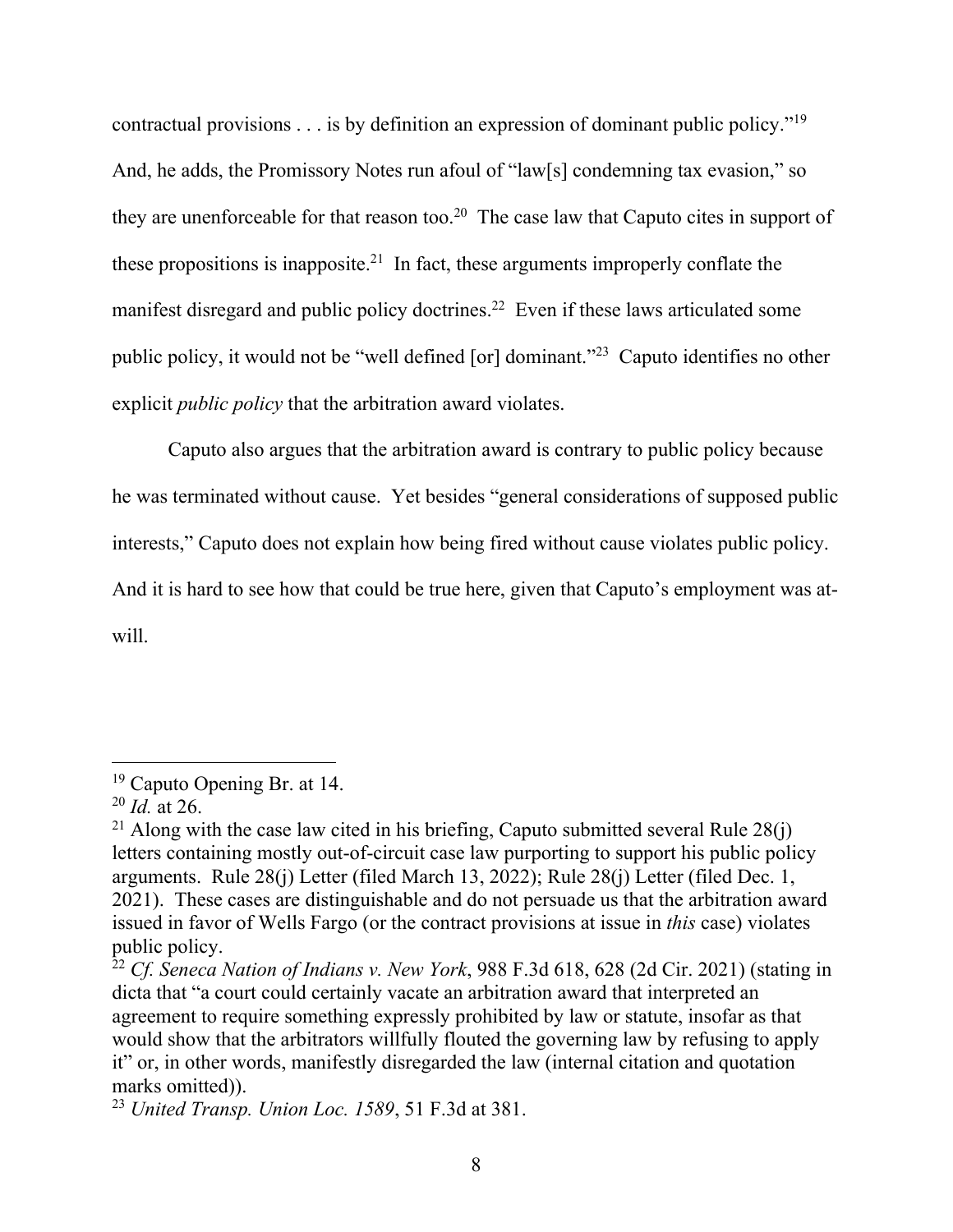B.

Second, Caputo argues that the arbitration award should be vacated for being in manifest disregard of law for ignoring state labor statutes. This argument also fails. "The manifest disregard standard requires more than legal error."<sup>24</sup> "Rather, the arbitrators' decision must fly in the face of clearly established legal precedent, such as where an arbitrator appreciates the existence of a clearly governing legal principle but decides to ignore or pay no attention to it."<sup>25</sup> It is an "extremely deferential" standard.<sup>26</sup>

Caputo also argues that the award should be vacated for exceeding the arbitrator's authority under  $\S 10(a)(4)$  on the same basis. Caputo asserts that Wells Fargo invited the arbitration panel to disregard the law and that they did so, as evidenced by the panel restricting Caputo's cross-examination of certain witnesses and granting an arbitration award in favor of Wells Fargo. As the District Court recognized, "[u]nder § 10(a)(4) of the FAA, a court cannot examine the merits of an arbitrator's decision, correct factual or legal errors, or overrule an award based on a mere disagreement with the arbitrator's interpretation of a contract."<sup>27</sup> Simply put, "we must enforce an arbitration award if it is based on an arguable interpretation of" the contract.<sup>28</sup> The terms of an award may not be revised "unless they are completely irrational."<sup>29</sup> As we have explained, "[s]o deferential

<sup>24</sup> *Whitehead*, 811 F.3d at 121.

<sup>25</sup> *Id.* (internal citations and quotation marks omitted).

<sup>26</sup> *Id.* (internal citation and quotation marks omitted).

 $27$  App. 15 (internal citations omitted).

<sup>28</sup> *Exxon Shipping Co. v. Exxon Seamen's Union*, 73 F.3d 1287, 1291 (3d Cir. 1996).

<sup>29</sup> *Ario v. Underwriting Members of Syndicate 53 at Lloyds for 1998 Year of Acct.*, 618

F.3d 277, 295 (3d Cir. 2010) (internal citation and quotation marks omitted).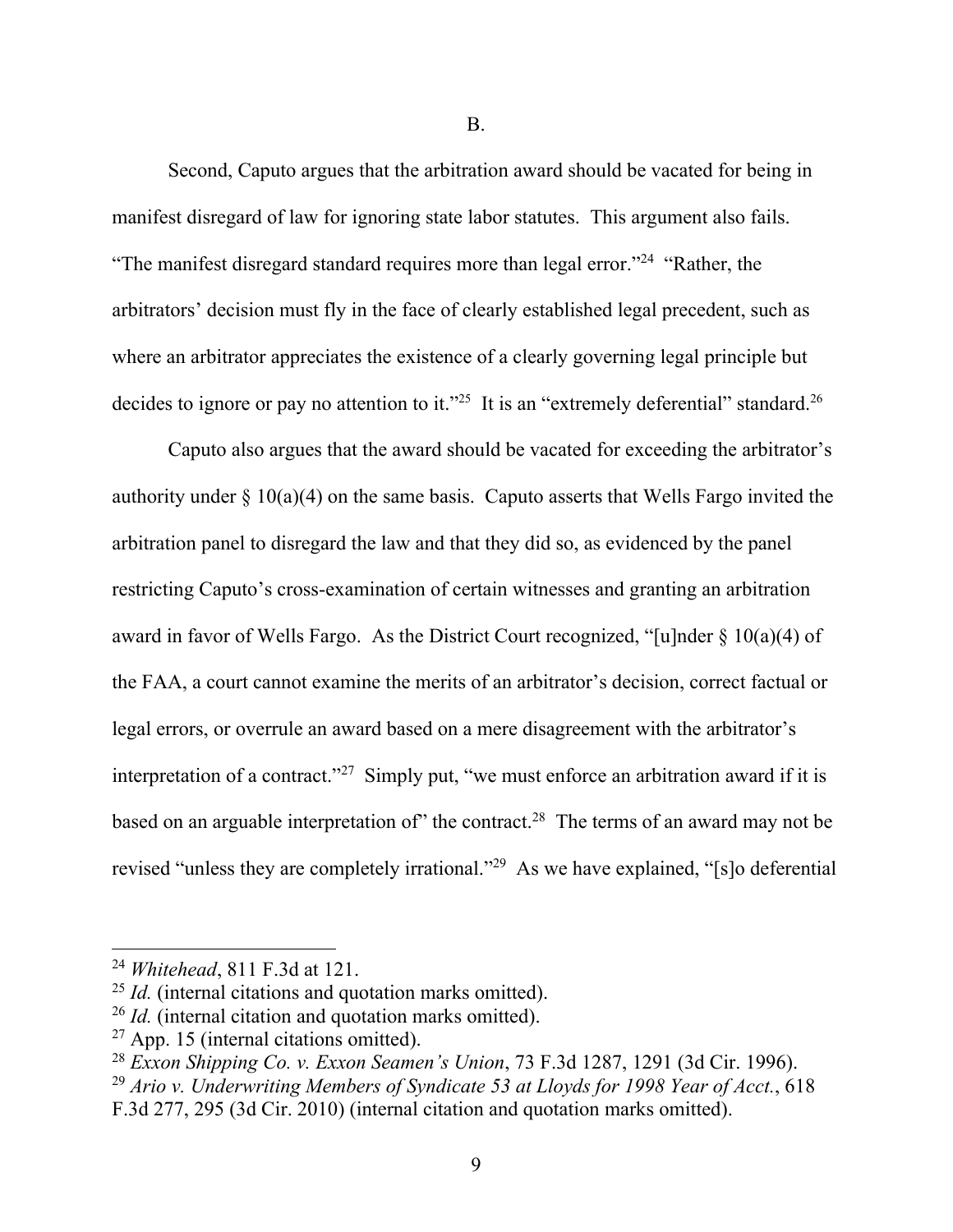is the 'irrationality' standard under the FAA that we 'may not overrule an arbitrator simply because [we] disagree . . . . [T]here must be absolutely no support at all in the record justifying the arbitrator's determinations for a court to deny enforcement of an award."30

Even if the FINRA arbitration panel got it wrong, it is hard to see how this would be more than legal error, as required to vacate an arbitration award under the manifest disregard doctrine. Further, despite Caputo's assertions to the contrary, there is no evidence in the record that Wells Fargo urged the FINRA arbitration panel to disregard the law. The arbitrators' decisions to cut off the cross-examination of certain witnesses and rule in favor of Wells Fargo do not support the inference that the FINRA arbitration panel disregarded the law such that they exceeded their authority. Unlike the Supreme Court's decision in *Stolt-Nielsen S.A. v. AnimalFeeds International Corp.*, which Caputo cites in support of his arguments, the FINRA arbitration panel did not impose its own "policy choice" in making its decision.<sup>31</sup> Instead, the arbitral panel "rationally derived" the arbitration award in favor of Wells Fargo "from the agreement between the parties."<sup>32</sup>

C.

Lastly, Caputo asserts that the arbitration award should be vacated because the arbitrators excluded evidence showing that Wells Fargo discharged him without just

<sup>30</sup> *Id.* at 295–96 (quoting *United Transp. Union Loc. 1589*, 51 F.3d at 379); *see also Sutter*, 675 F.3d at 220 ("In other words, the task of an arbitrator is to interpret and enforce a contract. When he makes a good faith attempt to do so, even serious errors of law or fact will not subject his award to vacatur." (citation omitted)).

<sup>31</sup> 559 U.S. 662, 677 (2010).

<sup>32</sup> *Ario*, 618 F.3d at 295.